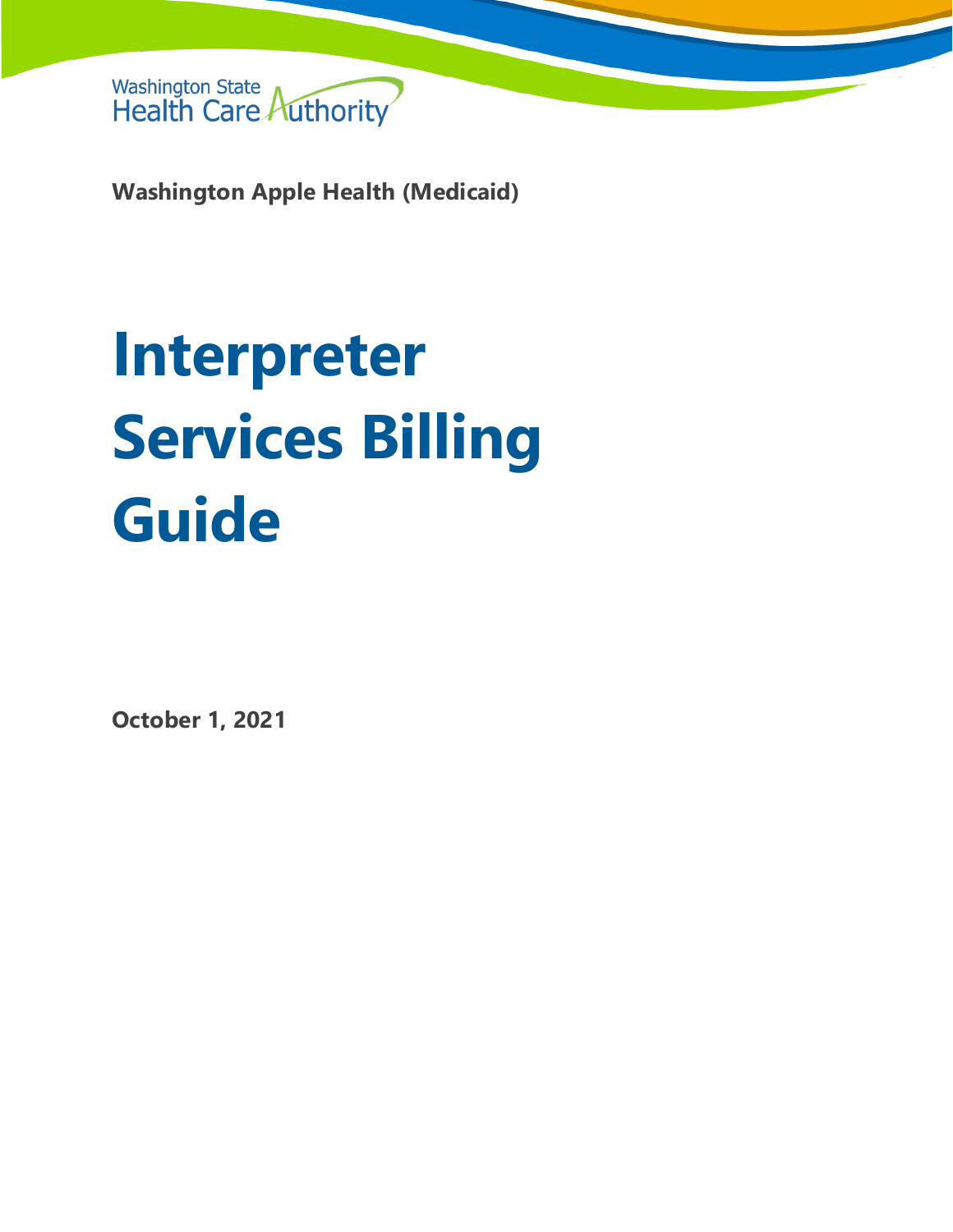

## **Disclaimer**

Every effort has been made to ensure this guide's accuracy. If an actual or apparent conflict between this document and an HCA rule arises, HCA rules apply.

Billing guides are updated on a regular basis. Due to the nature of content change on the internet, we do not fix broken links in past guides. If you find a broken link, please check the most recent version of the guide. If this is the most recent guide, please notify us at **[askmedicaid@hca.wa.gov](mailto:askmedicaid@hca.wa.gov)**.

# **About this guide[1](#page-1-0)**

This publication takes effect October 1, 2021.

The Health Care Authority (HCA) is committed to providing equal access to our services. If you need an accommodation or require documents in another format, please call 1-800-562-3022. People who have hearing or speech disabilities, please call 711 for relay services.

> Washington Apple Health means the public health insurance programs for eligible Washington residents. Washington Apple Health is the name used in Washington State for Medicaid, the children's health insurance program (CHIP), and state-only funded health care programs. Washington Apple Health is administered by the Washington State Health Care Authority.

We have created this provider guide to assist providers, interpreters, and billing agencies to understand the process and protocols for Health Care Authorities Interpreter Services Program. This guide identifies how to request services through the coordinating entity.

Refer also to HCA's **[ProviderOne Billing and Resource Guide](http://www.hca.wa.gov/node/311)** for valuable information to help you conduct business with HCA.

<span id="page-1-0"></span><sup>&</sup>lt;sup>1</sup> This publication is a billing instruction.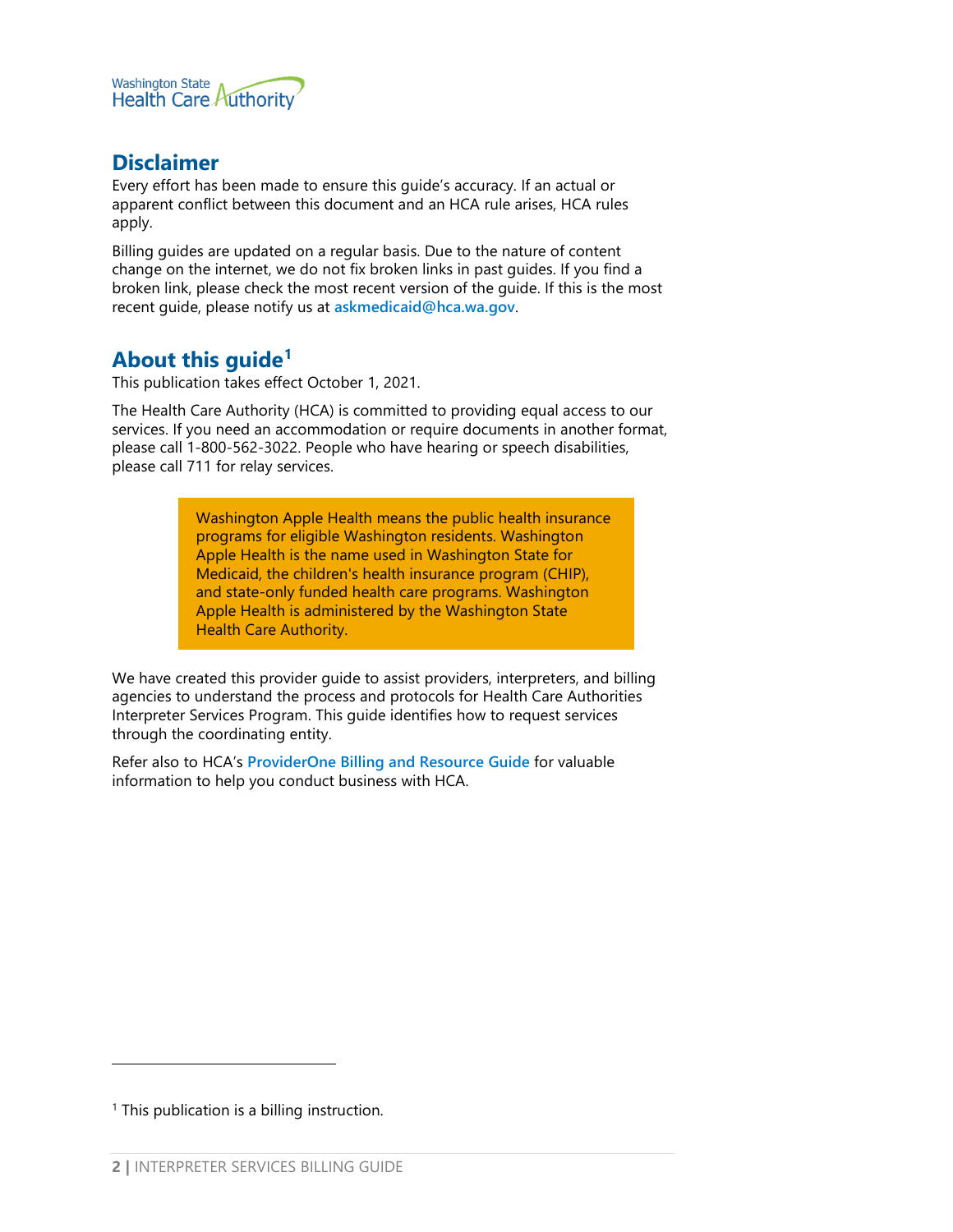

# **How can I get HCA provider document?**

To access provider alerts, go to HCA's **[provider alerts](http://www.hca.wa.gov/node/316)** webpage.

To access provider documents, go to HCA's **[provider billing guides and fee](http://www.hca.wa.gov/node/301)  [schedules](http://www.hca.wa.gov/node/301)** webpage.

To access updates about the Interpreter Services program, **[sign up](https://public.govdelivery.com/accounts/WAHCA/subscriber/new?category_id=WAHCA_C13)** for Provider Alerts and stay informed.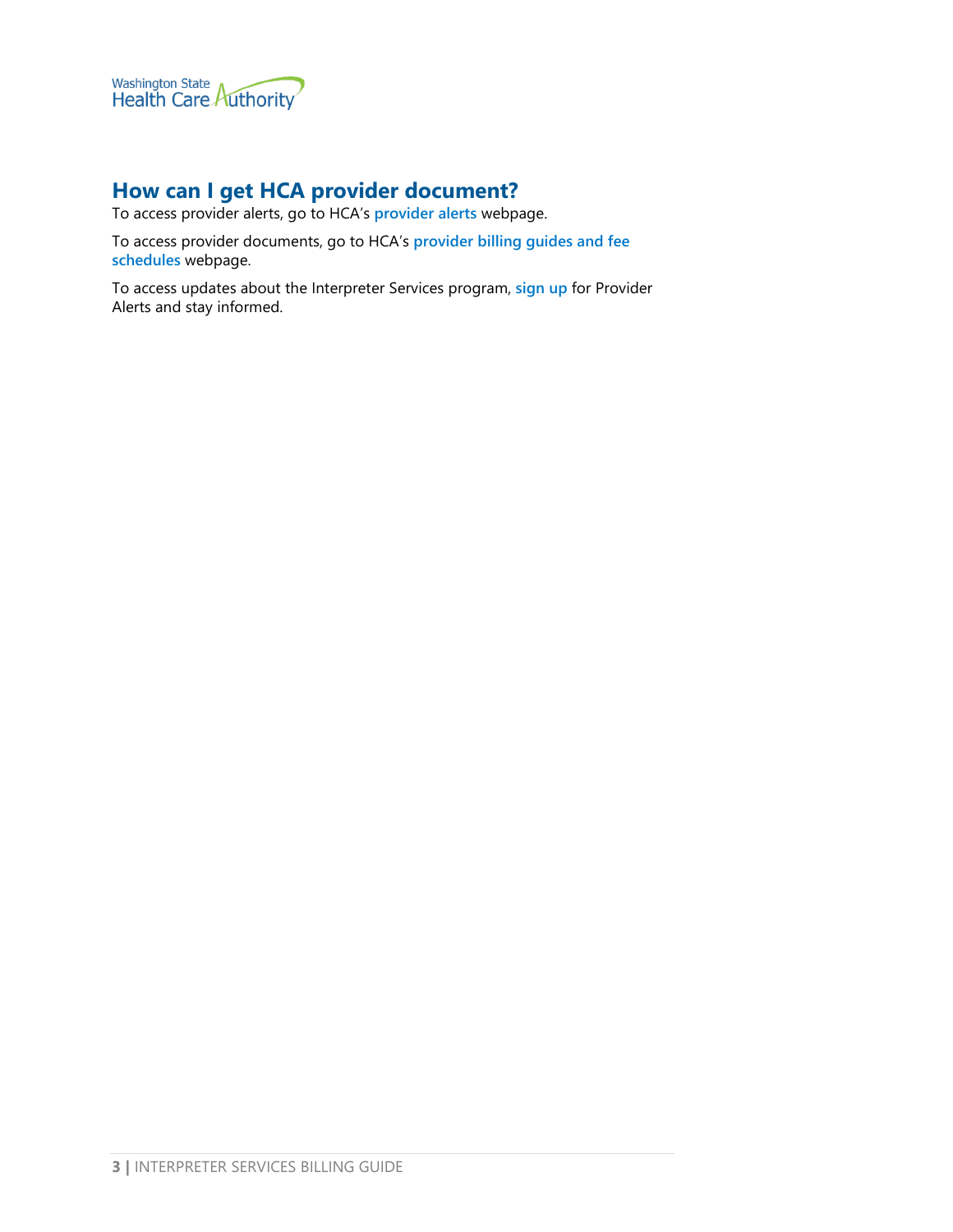

# Table of Contents<sup>2</sup>

| Who is eligible to provide spoken-language interpreter services for Apple     |  |
|-------------------------------------------------------------------------------|--|
|                                                                               |  |
|                                                                               |  |
|                                                                               |  |
|                                                                               |  |
|                                                                               |  |
|                                                                               |  |
|                                                                               |  |
|                                                                               |  |
|                                                                               |  |
|                                                                               |  |
|                                                                               |  |
| What are the billing requirements for the coordinating entity? 14             |  |
|                                                                               |  |
| How does the coordinating entity bill multiple interpreter service claims for |  |
|                                                                               |  |
|                                                                               |  |

<span id="page-3-0"></span><sup>&</sup>lt;sup>2</sup> Alert! This Table of Contents is automated. Click on a page number to go directly to the page.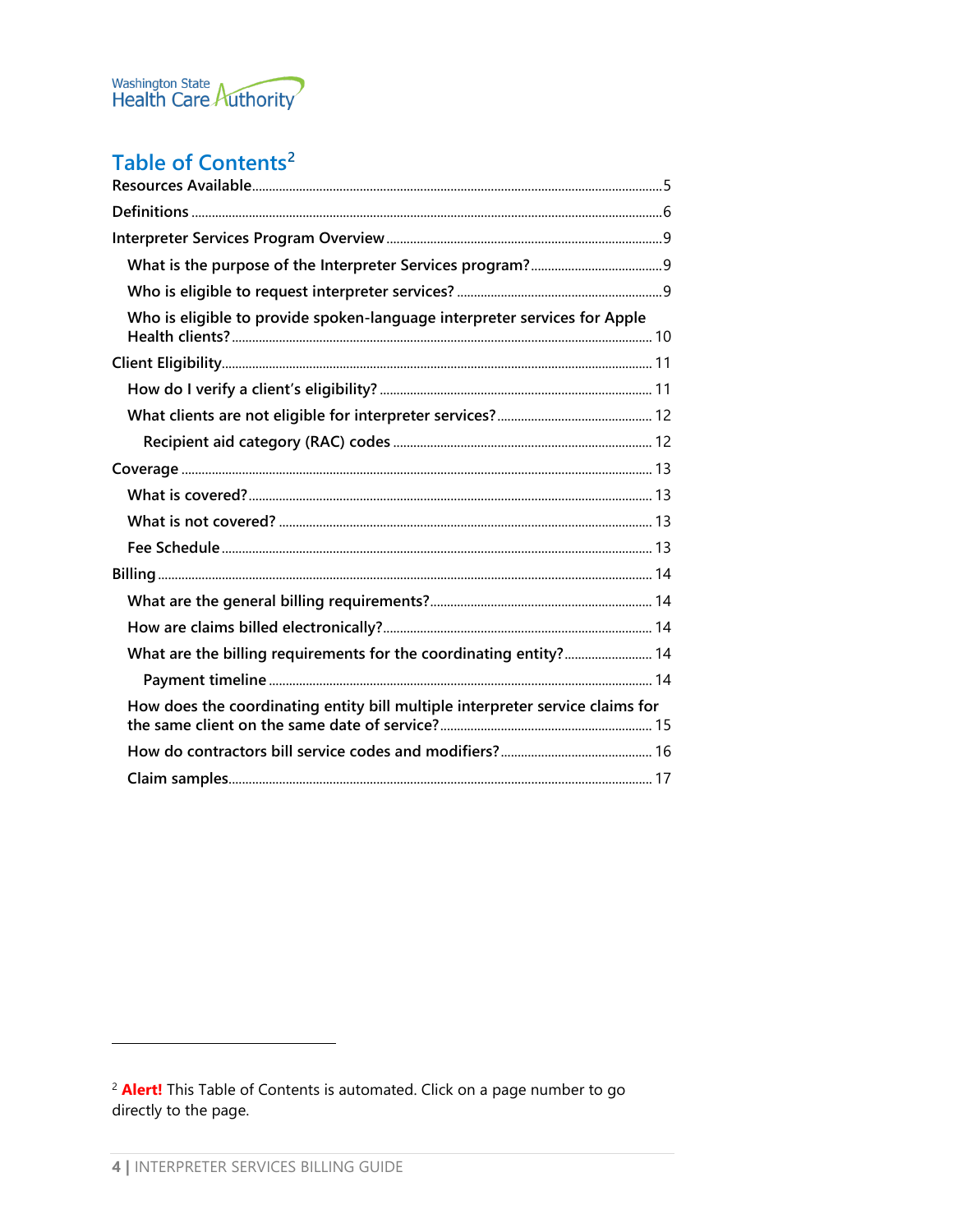

# <span id="page-4-0"></span>**Resources Available**

| <b>Topic</b>                                                                              | <b>Resource</b>                                                                                                  |
|-------------------------------------------------------------------------------------------|------------------------------------------------------------------------------------------------------------------|
| Becoming a provider or<br>submitting a change of<br>address or ownership                  | See HCA's Enroll as a provider webpage                                                                           |
| <b>Contacting Provider Enrollment</b>                                                     | See HCA's <b>Enroll as a provider</b> webpage                                                                    |
| Finding out about payments,<br>denials, or claims processing                              | See HCA's Prior authorization, claims, and<br>billing webpage                                                    |
| Electronic billing                                                                        | See HCA's ProviderOne Billing and Resource<br>Guide                                                              |
| Finding HCA documents (e.g.,<br>billing guides, fee schedules)                            | See HCA's ProviderOne Resources webpage                                                                          |
| Private insurance or third-party<br>liability, other than HCA-<br>contracted managed care | See HCA's ProviderOne Billing and Resource<br><b>Guide</b>                                                       |
| <b>Access E-learning tools</b>                                                            | See HCA's ProviderOne Resources webpage                                                                          |
| <b>HCA Contract Manager</b>                                                               | <b>HCA Interpreter Services</b><br>Email: INTERPRETERSVCS@hca.wa.gov<br>Interpreter services webpage for clients |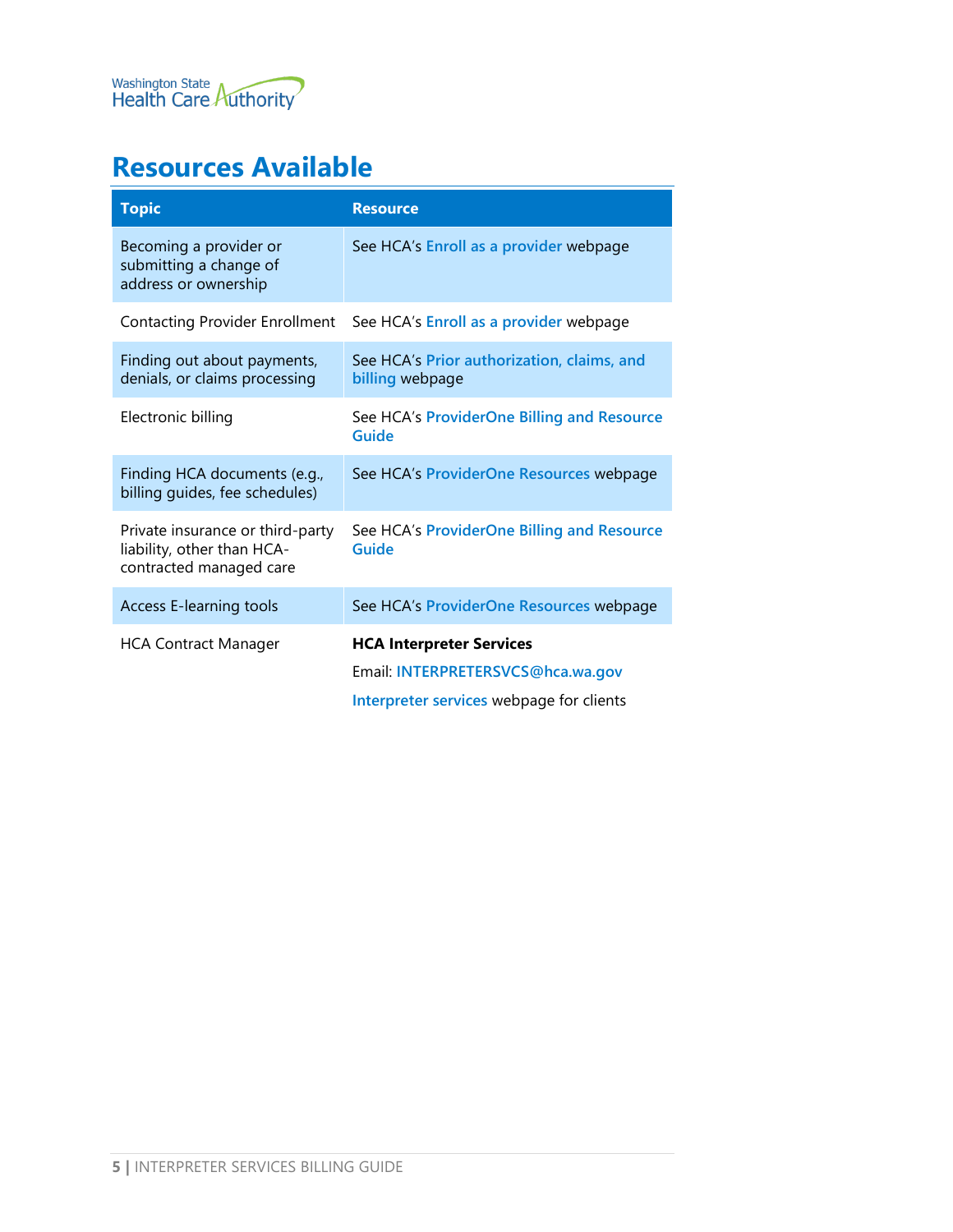

# <span id="page-5-0"></span>**Definitions**

This section defines terms and abbreviations, including acronyms, used in this billing guide. Refer to **[Chapter 182-500](http://app.leg.wa.gov/WAC/default.aspx?cite=182-500)** WAC for a complete list of definitions for Washington Apple Health.

**Administrative services** – The following services are considered administrative:

- Answering or responding to general phone inquiries
- Scheduling appointments
- Making reminder calls
- Filing
- **Copying**
- Cleaning
- Miscellaneous tasks

**Appointment** - Any encounter where an interpreter is requested to facilitate communications between a client and an authorized requester.

**Authorized requester** - The health care providers authorized by the Health Care Authority (HCA) to make requests for spoken-language interpreter services. Apple Health-authorized requesters have a signed core provider agreement or have signed a contract with HCA, or HCA's designee, and are authorized to provide health care goods and services to Apple Health clients.

**Cancelled appointment** - An appointment that is canceled by the requester before the appointment date and time.

**Check in/Check out** - The time the authorized requester will check the interpreter in for the start of the appointment and check the interpreter out at the end of the appointment.

**Collective bargaining agreement (CBA)** - The agreement entered into under chapter 41.56 RCW by the Governor of Washington State and the Washington Federation of State Employees, American Federation of State County, and Municipal Employees, (WFSE ASCME) Council 28, for language access providers/interpreters, .

**Complaint** - Any dissatisfaction in any format made by a client, requester, or interpreter regarding services.

**Continuity of care** - The provision of continuous interpretation by a specific interpreter on behalf of a client is medically necessary (WAC **[182-500-0070](https://app.leg.wa.gov/wac/default.aspx?cite=182-500-0070)**) for chronic or acute medical conditions, where maintaining the same interpreter results in positive health outcomes. The primary care provider has documented in writing that a change in interpreter will adversely affect the health of the client. Continuity of care occurs in a manner that prevents secondary illness, health care complications, or re-hospitalization, and promotes optimum health recovery.

**Coordinating entity** - The individual(s) or entity(ies) contracted with HCA to coordinate spoken language interpreter services for authorized requesters.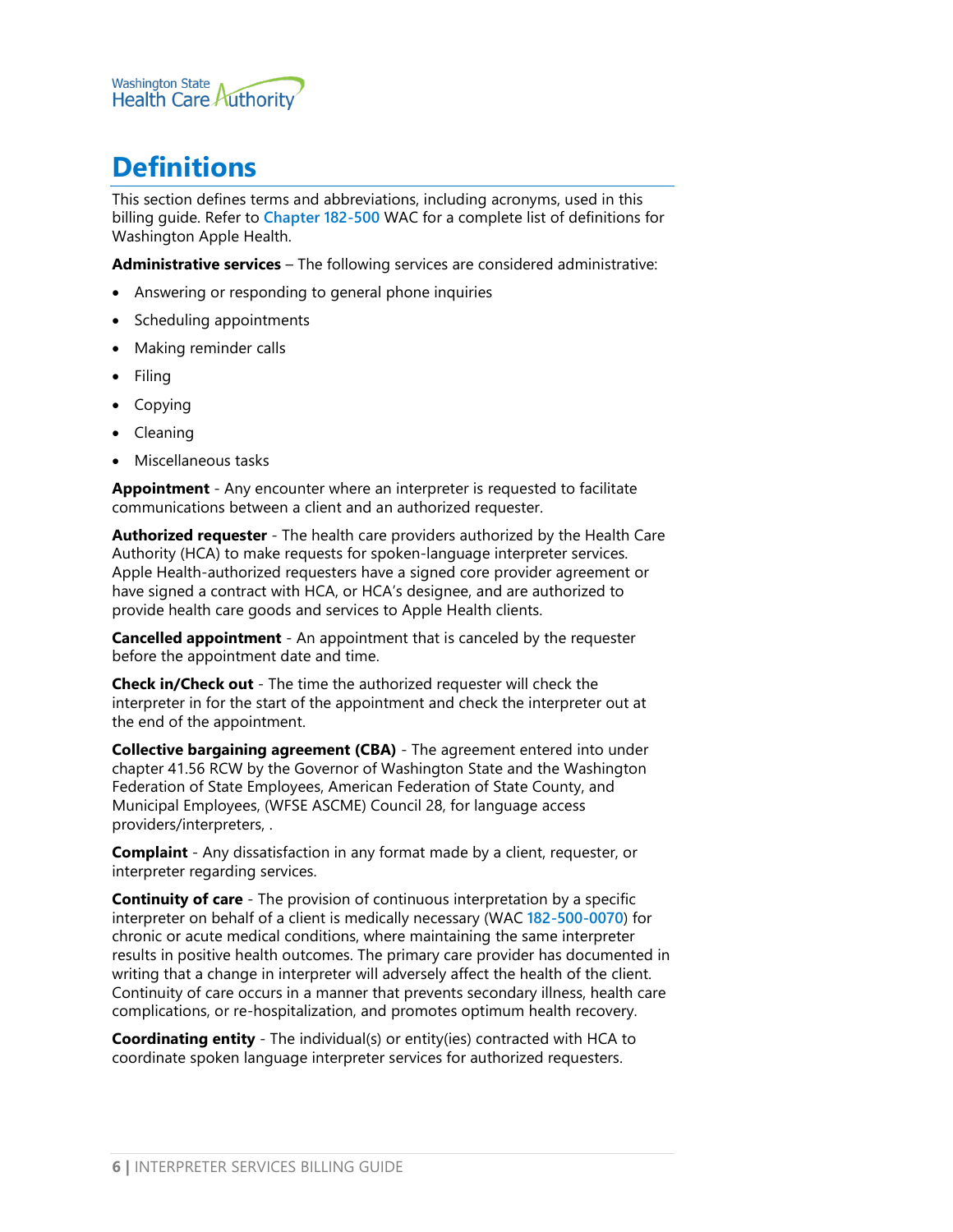

**Crisis interpreter services** – Over-the-phone spoken interpretation for crisis behavioral health services. This could include mental health and substance use disorder crisis services.

**Denied request** - Any request for interpreter services not within the scope of the Interpreter Services program. This includes noncovered services, ineligible clients, and providers who are not Apple Health-enrolled providers.

**DSHS-authorized interpreter** - An interpreter who has passed the Department of Social and Health Services (DSHS) Language Testing and Certification (LTC) screening examination in a noncertified language.

**DSHS-certified interpreter** - A person who has met the DSHS LTC training requirements and has passed one or both of the following examinations:

- DSHS's social services interpreter certification examination in a certified language
- DSHS's medical interpreter certification examination in a certified language

**Interpreter** – A person who provides translation or interpretation of a message from one language to another.

**Interpreter Services program** – The HCA program established to provide Apple Health clients access to health care services by providing spoken-language interpreter services to authorized requesters during Medicaid-eligible services. The program oversees the contract and the Collective Bargaining Agreement for the Department of Children, Youth, and Families (DCYF) and DSHS who use the Interpreter Services program.

**Language access provider** - According to RCW **[41.56.030\(11\)\(a\)](https://app.leg.wa.gov/rcw/default.aspx?cite=41.56.030)**, any independent contractor who provides spoken-language interpreter services, whether paid by a broker, language access agency, or the respective department.

**Language Testing and Certification (LTC) program** - The section within DSHS that is responsible for managing the bilingual skills testing and certification in foreign languages for employees, contracted interpreters, and translators.

**Limited English proficiency (LEP)** - A limited ability or inability to speak, read, write, or understand English.

**Limited English proficient (LEP) client** - An individual applying for or receiving department services, either directly or indirectly, who, because of being non-English speaking, cannot readily speak or understand the English language.

**Modality** - A method of interpreter service delivery used to communicate with limited English-speaking persons according to situation and need. Methods considered are:

- **In-person interpreting** Interpreting through the physical presence of the individuals specified for the appointment.
- **Over-the-phone (OPI) or telephonic** Encounters where the interpreter participates over the telephone with the client and the requester.
- **Video remote interpretation (VRI)** Encounters where the interpreter participates over the internet using a video phone, web camera, or other video technology.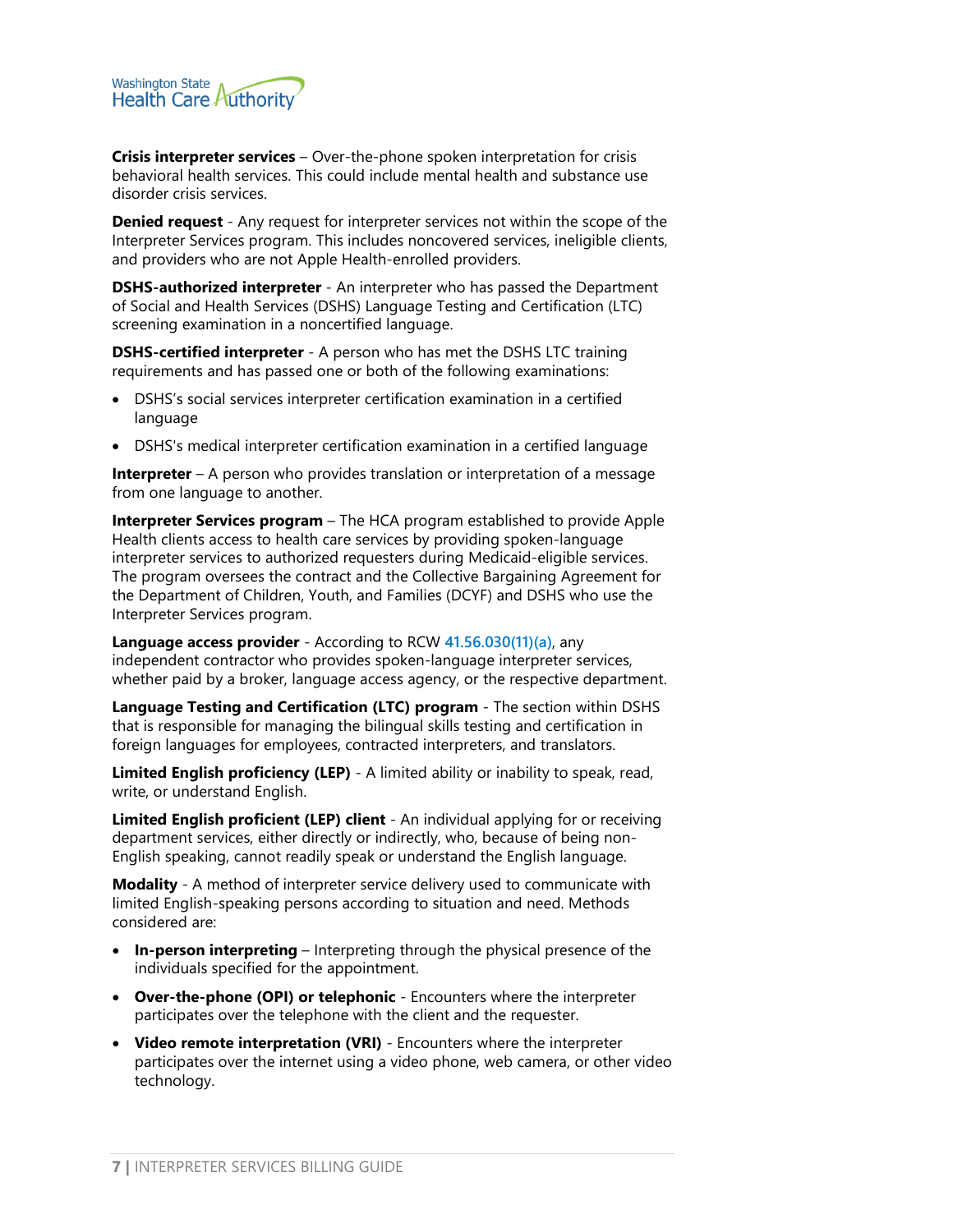

**No-show** - A client, DSHS employee, DCYF employee, interpreter, or health care provider fails to appear at the scheduled appointment time.

**Request for spoken language** - Each contact by an authorized requester with a contractor seeking an interpreter for a specific language, date, and time. Requests include:

- **Filled request** The status of a request once an interpreter is assigned.
- **Urgent request** Requests with less than one (1) business day notice or after the coordinating entity's regular business hours, which cannot wait for a response until the contractor's next regular business day.
- **Pending request** The status of a request waiting for an interpreter to be assigned to the appointment.
- **Unfilled request** Any request for interpreter services that remains unfilled after the requested appointment time.
- **Last Minute Request** A request that is less than seven (7) calendar days before the appointment date.
- **Incomplete Request** A request that has not been fully submitted, or was submitted with inaccurate information

**Service area** - A section of the state of Washington within which interpreter services are provided. It may include **[bordering cities](https://www.hca.wa.gov/health-care-services-and-supports/program-administration/wac-182-501-0175-medical-care-provided)** of states contiguous with the state of Washington if clients typically use approved medical services there.

**Service cost** - The actual, total cost (interpreter service payment and other expense reimbursement) of providing interpreter services.

**Subcontract interpreters (interpreter)** - An individual who interprets or translates an oral message from one language to another.

**Union** - The Washington Federation of State Employees, AFSCME, Council 28, AFL-CIO.

**Unallowable charges** - Claims for services not approved for payment by HCA.

**Urgent spoken language request** - A request for a spoken interpreter for an appointment for a covered medical service within 24 hours.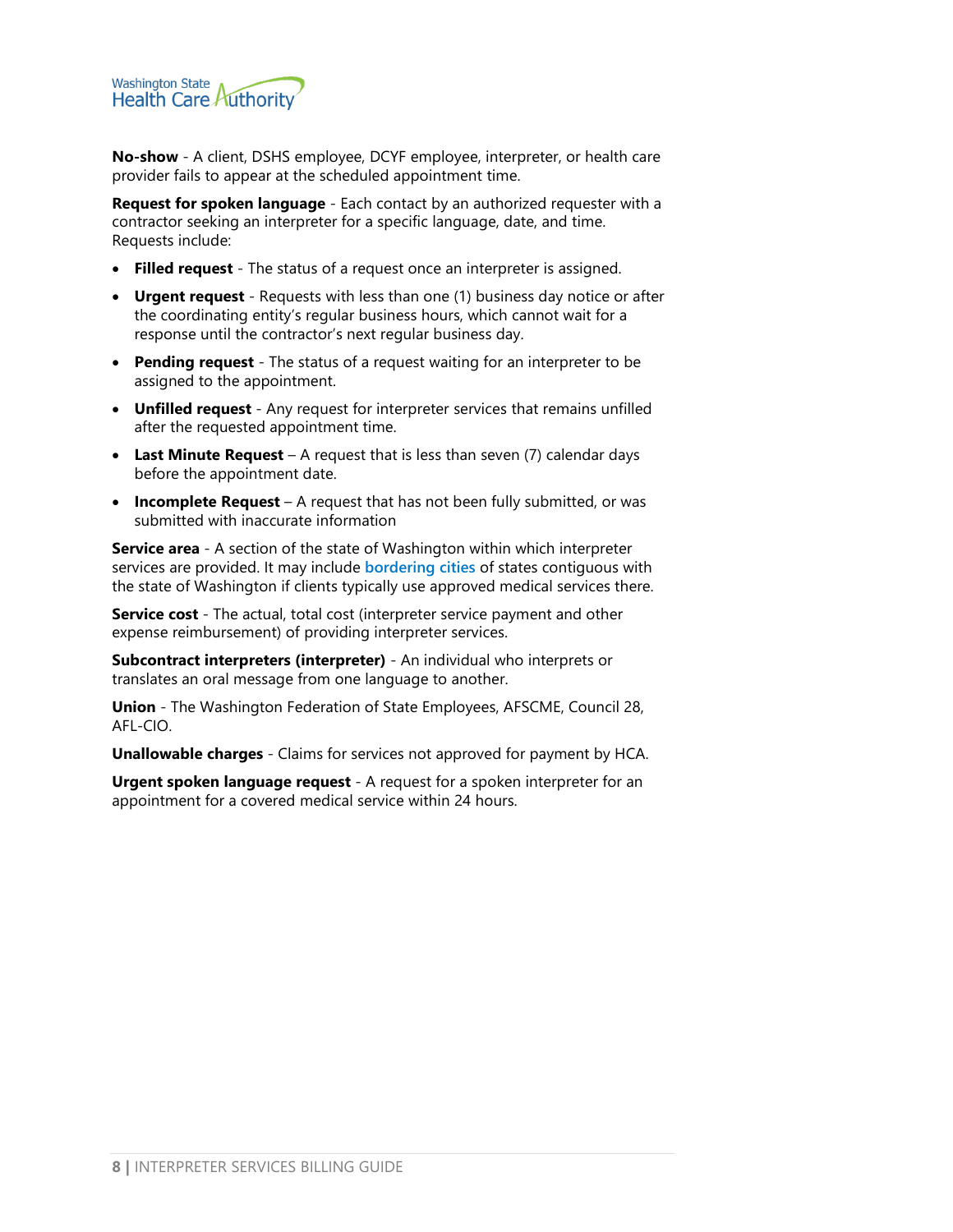

# <span id="page-8-0"></span>**Interpreter Services Program Overview**

# <span id="page-8-1"></span>**What is the purpose of the Interpreter Services**

#### **program?**

In 2012, at the direction of the legislature, the Health Care Authority (HCA) procured a single coordinating entity to provide spoken language interpreter services for Apple Health, Department of Social and Health Services (DSHS), and Department of Children, Youth and Families (DCYF) clients. The **[collective](https://ofm.wa.gov/state-human-resources/labor-relations/collective-bargaining-agreements/language-access-providers-wfse-2017-19)  [bargaining agreement](https://ofm.wa.gov/state-human-resources/labor-relations/collective-bargaining-agreements/language-access-providers-wfse-2017-19)** (CBA) was established between spoken interpreters and the Governor of Washington State.

As recipients of federal funds, health care providers are required to assure language access according to Title VI of the Civil Rights Act of 1964. The purpose of HCA's Interpreter Services program is to aid health care providers by supplementing interpreter services for HCA's clients who have limited English proficiency by providing spoken-language interpreter services to those authorized by HCA to request them.

HCA pays for interpreter services for Apple Health clients covered under statefunded Medicaid programs, subject to funding appropriated by the legislature. All claims submitted through HCA must be for interpreters and all payment rates must comply with the CBA.

If the coordinating entity is unable to find an interpreter for the health care provider, the health care provider must provide interpreter services, seeking an outside resource at their expense. The state's interpreter system is a supplemental resource and is intended to support providers in their communication with Apple Health clients.

A spoken-language interpreter is a skilled professional who is certified, authorized, or recognized by the **[DSHS Language Testing and Certification](https://www.dshs.wa.gov/office-of-the-secretary/language-testing-and-certification-program)  [program](https://www.dshs.wa.gov/office-of-the-secretary/language-testing-and-certification-program)**, bound by a code of ethics, and facilitates provider-client communication.

### <span id="page-8-2"></span>**Who is eligible to request interpreter services?**

To be eligible for HCA's Interpreter Services program, providers must be an Apple Health-enrolled provider.

To enroll as a provider with HCA, a health care professional, health care entity, supplier, or contractor of services must, on the date of application, meet all the following:

- Be licensed, certified, accredited, or registered according to Washington State laws and rules
- Meet the conditions in Chapter **[182-502](https://apps.leg.wa.gov/WAC/default.aspx?cite=182-502)** WAC and other chapters regulating the specifics type of provider program, or service, or both
- Have a valid National Provider Identifier (NPI)

To enroll, an eligible provider must sign a Core Provider Agreement (CPA) with HCA according to WAC **[182-502-0005](https://apps.leg.wa.gov/WAC/default.aspx?cite=182-502-0005)**. Enrollment of a provider applicant is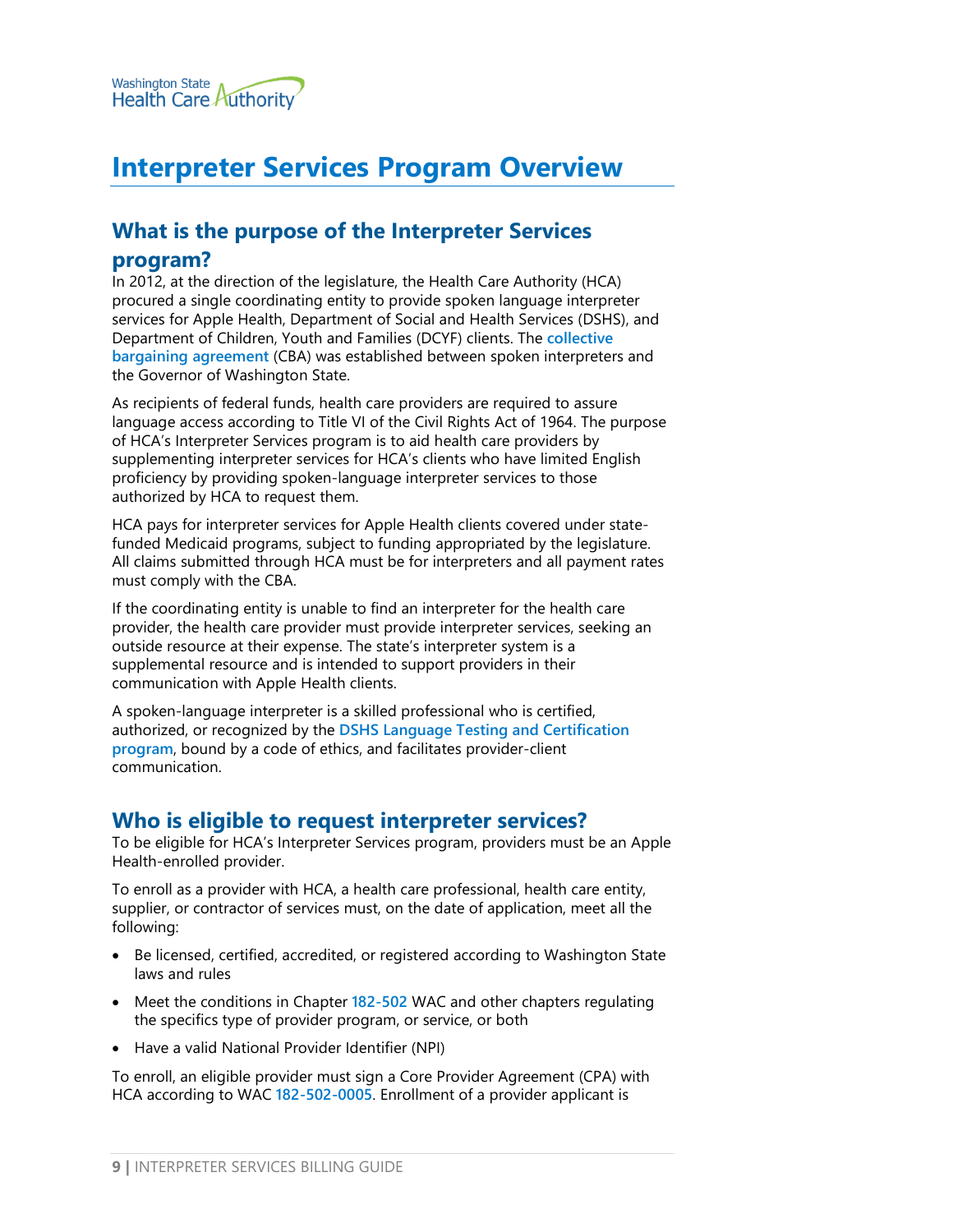

effective no earlier than the date of approval of the provider application. HCA does not pay for services provided to clients during the CPA application process, regardless of whether the CPA is later approved or denied.

See the **[ProviderOne Billing and Resource Guide](http://www.hca.wa.gov/node/311)** to enroll as an Apple Health provider.

In addition, the eligible provider must register as a **[new requester](https://hcauniversal.com/new-requester-registration/) with HCA's** coordinating entity for HCA to pay for the interpreter for Apple Health clients attending Medicaid service appointments. For additional information, visit **[HCA's](https://www.hca.wa.gov/about-hca/interpreter-services)  [Interpreter Services website.](https://www.hca.wa.gov/about-hca/interpreter-services)** 

# <span id="page-9-0"></span>**Who is eligible to provide spoken-language interpreter services for Apple Health clients?**

To be eligible to provide spoken-language interpreter services for Apple Health clients, interpreters must meet all the following:

- Be subcontracted with the coordinating entity
- Be certified, authorized, or recognized through the **[Department of Social and](https://www.dshs.wa.gov/office-of-the-secretary/language-testing-and-certification-program)  [Health Services](https://www.dshs.wa.gov/office-of-the-secretary/language-testing-and-certification-program) (DSHS)**
- Have a valid Washington State Unified Business Identifier (UBI) number or tax registration number
- Have signed and comply with the **[DSHS Language Interpreter and Translator](https://www.dshs.wa.gov/office-of-the-secretary/language-testing-and-certification-program)  [Code of Professional Conduct](https://www.dshs.wa.gov/office-of-the-secretary/language-testing-and-certification-program)**
- Have passed a Washington State background check
- Have signed all required documents to include the Business Associate Agreement (BAA) and any other requirements from the current coordinating entity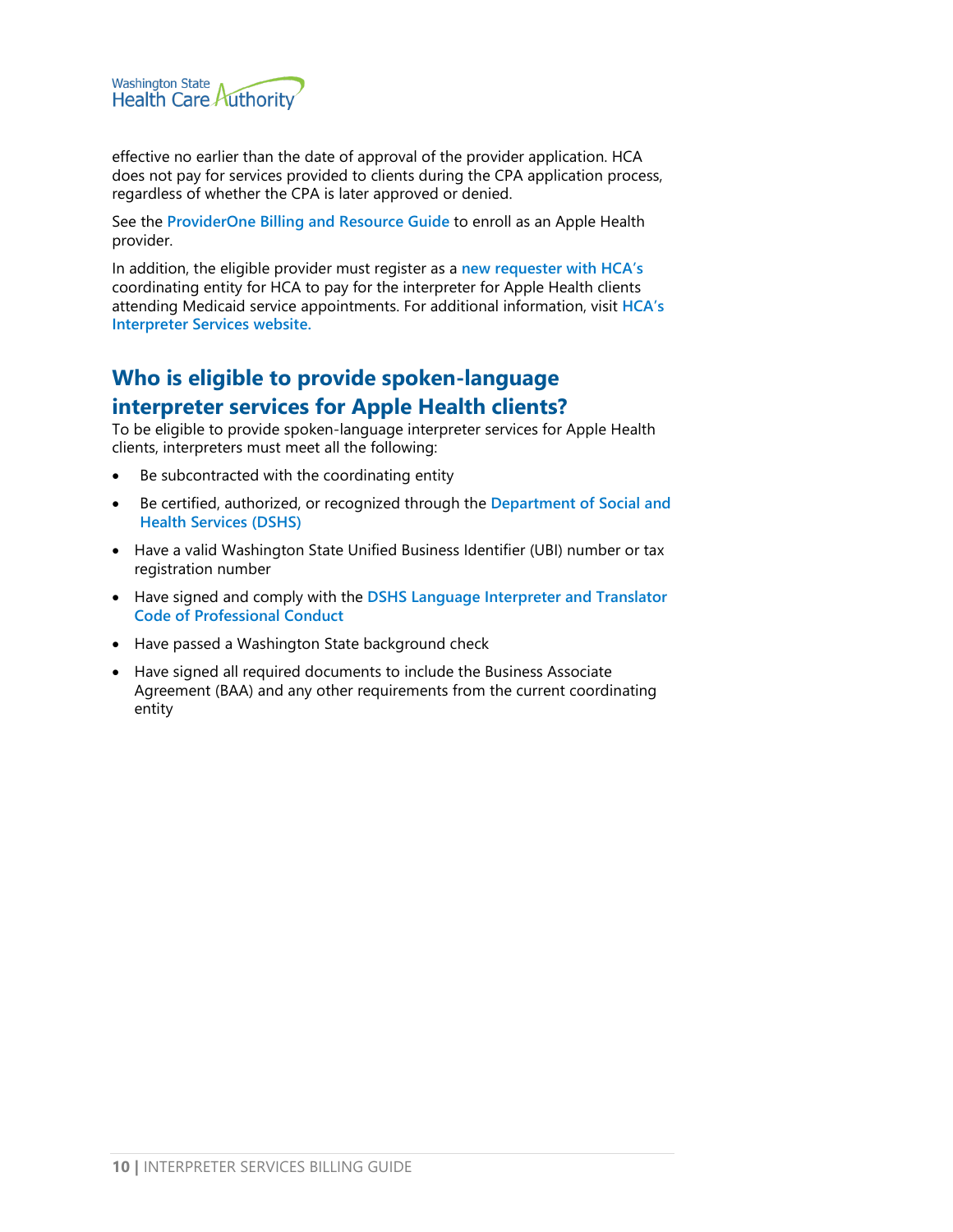

# <span id="page-10-0"></span>**Client Eligibility**

#### (**WAC [182-503-0505\(1\)\)](https://www.hca.wa.gov/health-care-services-and-supports/program-administration/wac-182-503-0505-washington-apple-health)**

Washington Apple Health is a needs-based program with eligibility determined by income and citizenship/immigration status. Clients active on Washington Apple Health could be eligible to receive services from the Interpreter Services program. Clients are assigned a benefit service package once enrolled. The benefit service package and recipient aid category (RAC) code determine if the client is eligible to receive interpreter services.

## <span id="page-10-1"></span>**How do I verify a client's eligibility?**

It is important to always check a client's eligibility before providing any services because it affects who will pay for the services.

Check the client's services card or follow the two-step process below to verify that a client has Apple Health coverage for the date of service and that the client's benefit package covers the applicable service. This helps prevent delivering a service HCA will not pay for.

#### **Verifying eligibility is a two-step process:**

Step 1. Verify the patient's eligibility for Apple Health. For detailed instructions on verifying a patient's eligibility for Apple Health, see the Client Eligibility, Benefit Packages, and Coverage Limits section in HCA's **[ProviderOne Billing and Resource Guide](http://www.hca.wa.gov/node/311)**.

> If the patient is eligible for Apple Health, proceed to Step 2. If the patient is not eligible, see the note box below.

Step 2. Verify service coverage under the Apple Health client's benefit package. To determine if the requested service is a covered benefit under the Apple Health client's benefit package, see HCA's **[Program benefit packages and scope of services](http://www.hca.wa.gov/node/2391)** webpage.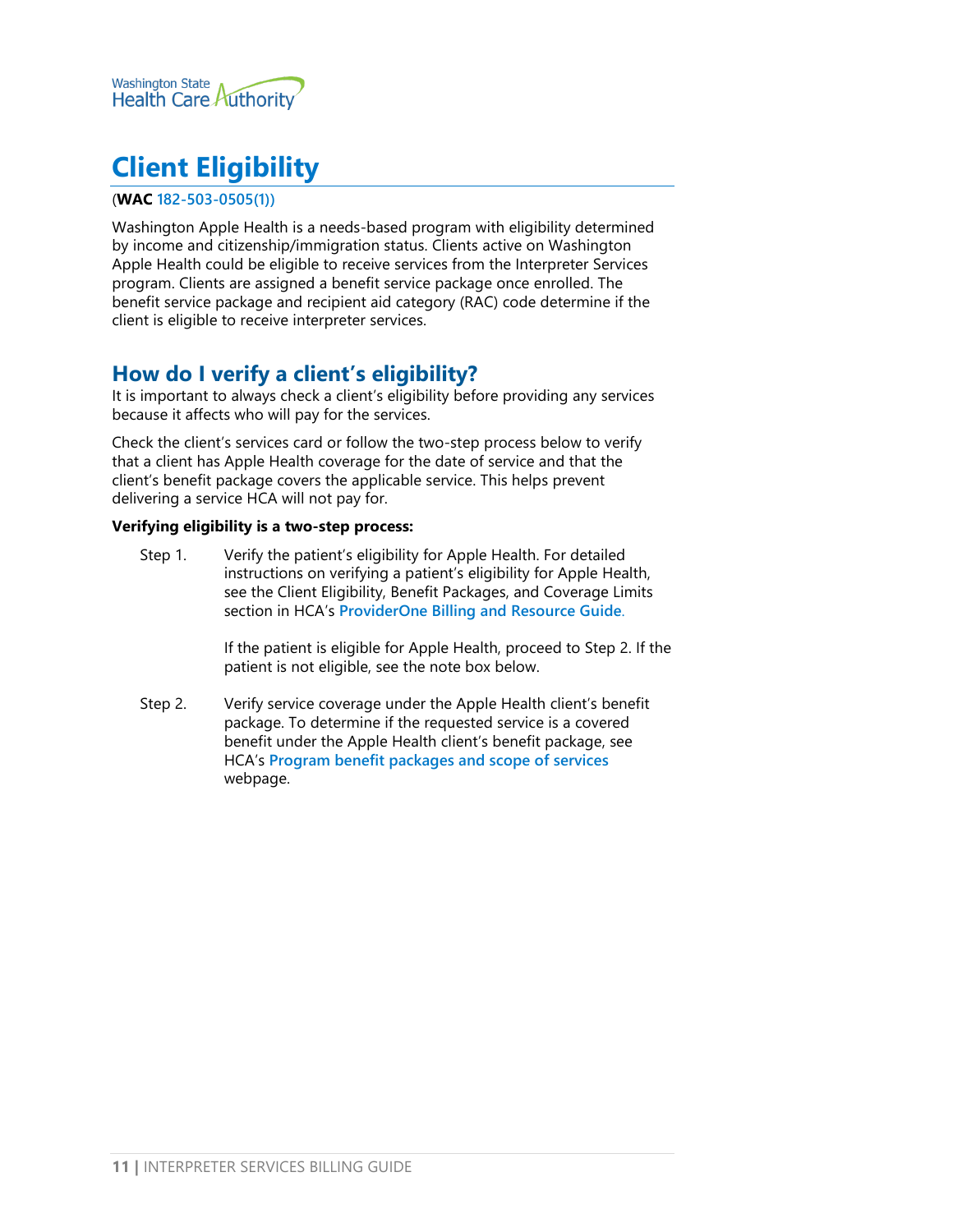**Note:** Patients who are not Apple Health clients may submit an application for health care coverage in one of the following ways: - By visiting the **[Washington Healthplanfinder's](http://www.wahealthplanfinder.org/)** website. - By calling the Customer Support Center toll-free at: 855- WAFINDER (855-923-4633) or 855-627-9604 (TTY) By mailing the application to: Washington Healthplanfinder PO Box 946 Olympia, WA 98507 In-person application assistance is also available. To get information about in-person application assistance available in their area, people may visit the **[Washington Healthplanfinder's](http://www.wahealthplanfinder.org/)** website or call the Customer Support Center.

## <span id="page-11-0"></span>**What clients are not eligible for interpreter services?**

Clients with the following benefit packages are not eligible for HCA interpreter services:

- GA = General Assistance
- TCFPO = Take Charge Family Planning Only
- FPSO = Family Planning Service only
- $QI-1 = Qualified Individual$
- QMB = Qualified Medicare Beneficiary
- SLMB = Special Low Income Medicare Beneficiary

#### <span id="page-11-1"></span>**Recipient aid category (RAC) codes**

Clients with the following recipient aid category (RAC) codes have an eligible benefit package, but these RAC codes are an exception, and the client is not eligible for HCA interpreter services:

1097, 1215, 1098, 1226, 1099, 1227, 1100, 1228, 1112, 1229, 1113, 1230, 1114, 1231, 1115, 1232, 1116, 1233, 1117, 1234, 1118, 1235

> **Note:** If the Benefit Package (BP) ever shows "Pending Spenddown, no coverage" or "Suspended – in Patient Hospital Only," then the client IS NOT eligible. You must verify the BP for every client.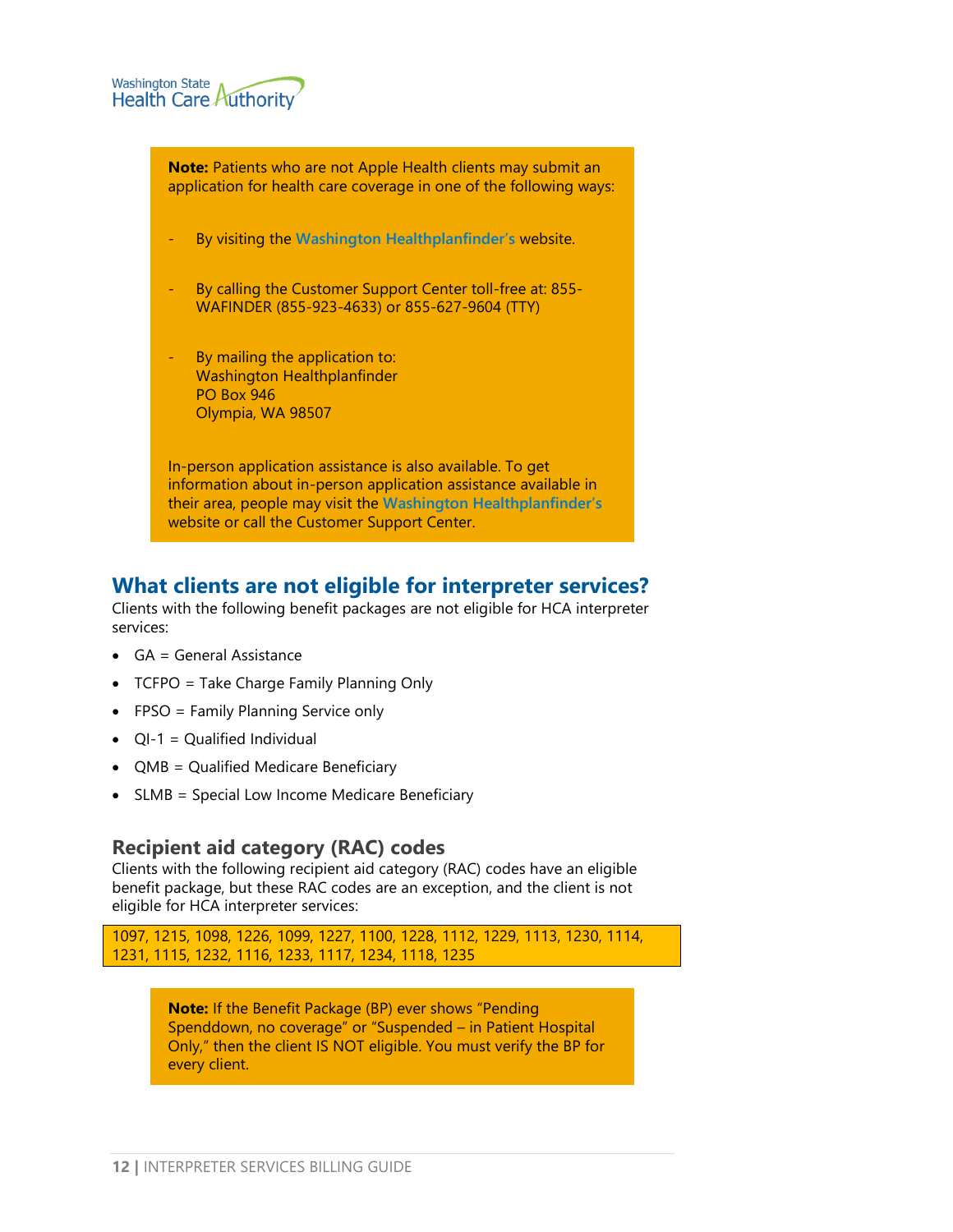

# <span id="page-12-0"></span>**Coverage**

#### <span id="page-12-1"></span>**What is covered?**

HCA covers the following spoken-language interpreter services:

- In-person interpreting for Medicaid appointments
- Parking fees

#### <span id="page-12-2"></span>**What is not covered?**

HCA does not cover interpreter services when any of the following apply:

- The patient is not enrolled in Apple Health.
- The health care services are not covered under the client's benefit package.
- The services requested are not Medicaid-eligible services.
- The health care provider is not an Apple Health-enrolled provider.
- The interpreter services are requested for administrative services (see [Definitions\)](#page-5-0)
- Interpreter services are provided by a family member.
- The health care service is an inpatient service (e.g., services provided in an inpatient hospital setting, an emergency room, or a nursing facility).
- The interpreter expenses incurred by a health care provider do not comply with the reimbursement request process.

## <span id="page-12-3"></span>**Fee Schedule**

| <b>HCPCS Procedure Brief</b><br>code | <b>Description</b>         | Max allowable fee effective 7/1/21 |
|--------------------------------------|----------------------------|------------------------------------|
| T <sub>1013</sub>                    | Sign lang/oral interpreter | \$42.32/hour                       |

**Note:** See the **[Collective Bargaining Agreement](https://ofm.wa.gov/state-human-resources/labor-relations/collective-bargaining-agreements/washington-federation-state-employees-language-access-providers-wfse-lap-2021-23)** for further details (e.g., minimums/durations, cancellations, etc.).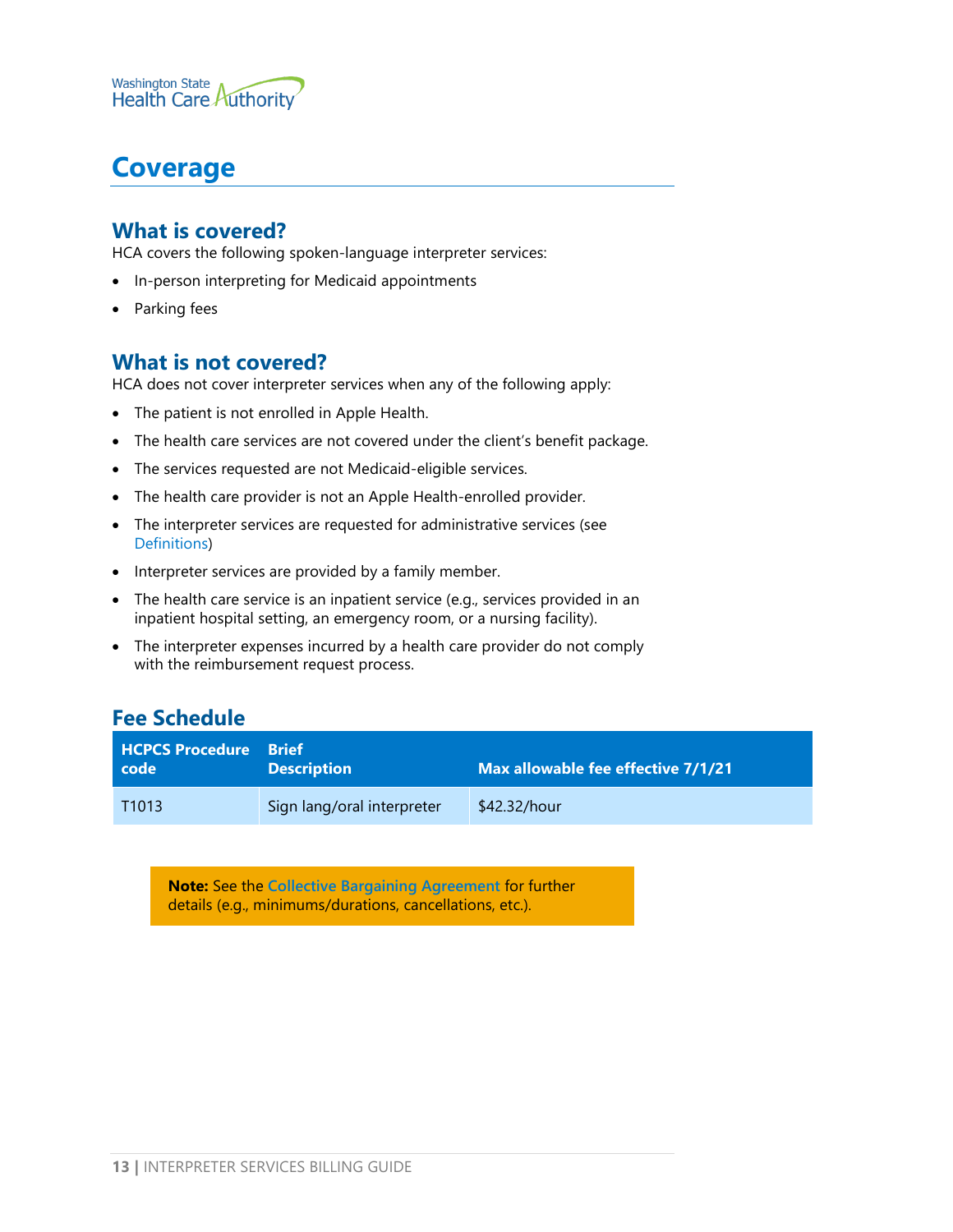

# <span id="page-13-0"></span>**Billing**

## <span id="page-13-1"></span>**What are the general billing requirements?**

All claims must be submitted electronically to HCA, except under limited circumstances. For more information about this policy, see **[Paperless Billing at](http://www.hca.wa.gov/billers-providers/providerone/providerone-billing-and-resource-guide#paperless-billing-at-hca)  [HCA](http://www.hca.wa.gov/billers-providers/providerone/providerone-billing-and-resource-guide#paperless-billing-at-hca)**. For providers approved to bill paper claims, see HCA's **[Paper Claim Billing](http://www.hca.wa.gov/assets/billers-and-providers/paper-claim-billing-resource.pdf)  [Resource](http://www.hca.wa.gov/assets/billers-and-providers/paper-claim-billing-resource.pdf)**.

Providers must follow HCA's **[ProviderOne Billing and Resource Guide](http://www.hca.wa.gov/node/311)**. These billing requirements include the following:

- What time limits exist for submitting and resubmitting claims and adjustments
- When providers may bill a client
- What standards to use for record keeping

**Note:** The coordinating entity must bill for services according to this billing guide. Any costs incurred outside the procedures found in this billing guide are the coordinating entity's responsibility.

## <span id="page-13-2"></span>**How are claims billed electronically?**

Instructions on how to bill Direct Data Entry (DDE) claims can be found on HCA's **[Billers and Providers](http://hca.wa.gov/billers-providers)** webpage, under **[Webinars](http://www.hca.wa.gov/node/2386)**.

For information about billing Health Insurance Portability and Accountability Act (HIPAA) Electronic Data Interchange (EDI) claims, see the ProviderOne 5010 companion guides on the **[HIPAA Electronic Data Interchange \(EDI\)](http://www.hca.wa.gov/node/2336)** webpage.

# <span id="page-13-3"></span>**What are the billing requirements for the coordinating entity?**

#### <span id="page-13-4"></span>**Payment timeline**

The most important part of billing that the interpreter services coordinating entity should be aware of is the following timeline:

• Once an interpreter approves the job through the coordinating entity's web platform, the coordinating entity must submit the bill to HCA within 10 business days through the ProviderOne billing system.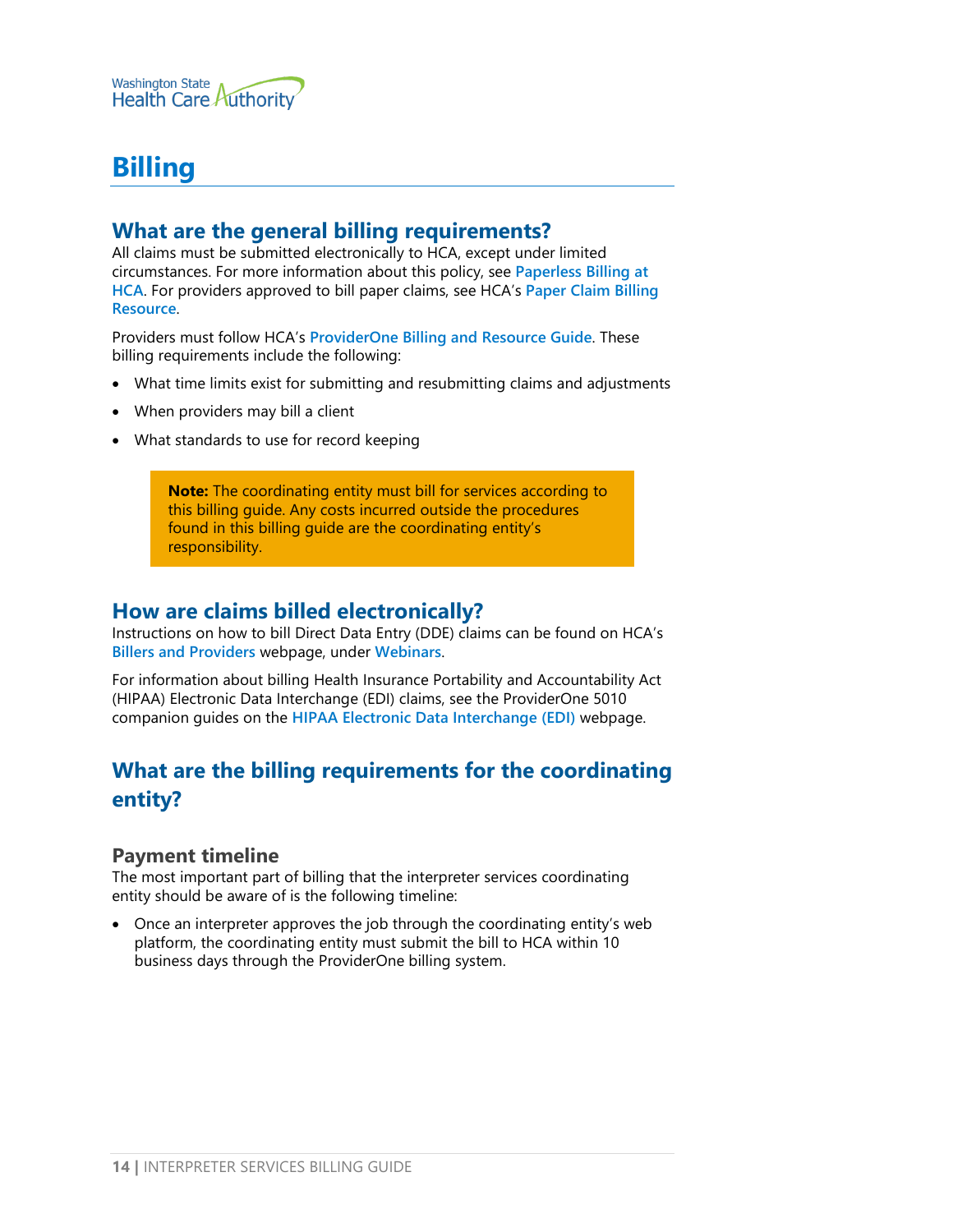

- Once the payment is received from ProviderOne to the coordinating entity, the coordinating entity must remit payment in the following manner to the interpreter:
	- o Payment received from HCA between the 1st and 15th of the month interpreter paid on the 20th of the same month.
	- o Payment received from HCA between the 16th and end of the month interpreter paid on the 5th of the subsequent month.

Example timeline:

| <b>Interpreter</b><br>approved job on | <b>Coordinating</b><br>entity bills HCA | <b>HCA pays</b><br>coordinating<br>entity | <b>Coordinating entity</b><br>pays interpreter |
|---------------------------------------|-----------------------------------------|-------------------------------------------|------------------------------------------------|
| Mon, July 1                           | July 11                                 | July 25                                   | August 5                                       |
| Tues, July 2                          | July 12                                 | July 30                                   | August 5                                       |
| Wed, July 3                           | July 13                                 | August 1                                  | August 20                                      |
| Fri, July 5                           | July 15                                 | August 12                                 | August 20                                      |
| Sat, July 6                           | July 16                                 | August 15                                 | August 20                                      |
| Sun, July 7                           | July 17                                 | August 16                                 | September 5                                    |

# <span id="page-14-0"></span>**How does the coordinating entity bill multiple interpreter service claims for the same client on the same date of service?**

Apple Health clients can have multiple appointments with health care providers on a specific date and have multiple interpreter requests for the same date of service.

For the coordinating entity to bill these claims without being denied, they must enter SCI-RI in the claim notes field. If SCI-RI is not added to the claim, the claim will be denied as a duplicate. When the coordinating entity enters the SCI-RI in the notes field, they confirm that this is not a duplicate billing and verify that two separate health care services were provided.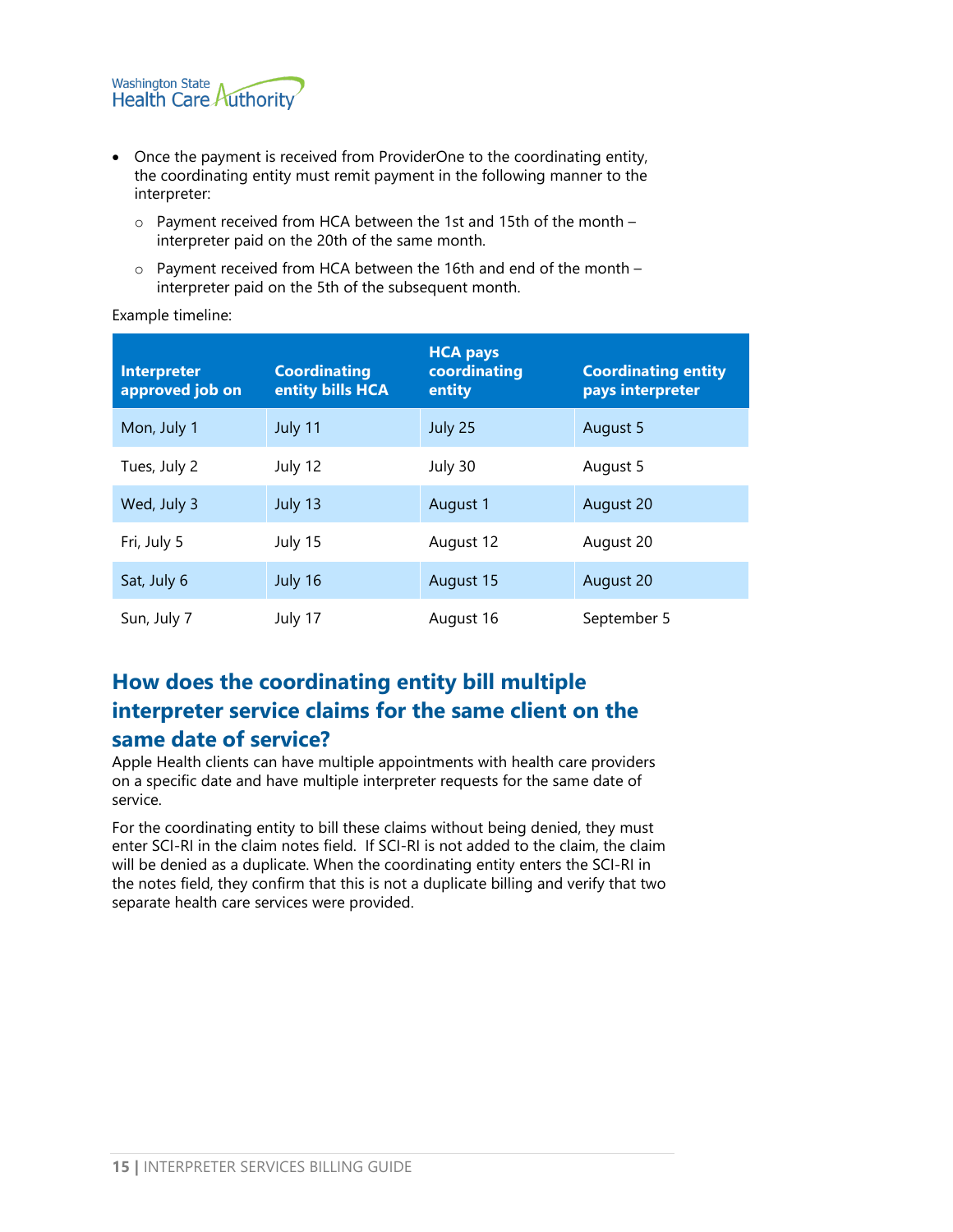

# <span id="page-15-0"></span>**How do contractors bill service codes and modifiers?**

The coordinating entity for interpreter services must include a procedure code and modifier on each claim to indicate what type of interpreter service was provided. Contractors must input U1 (for Spoken) as the primary modifier into ProviderOne.

| <b>Procedure</b><br>codes | <b>Primary</b><br><b>Modifier</b> | <b>Secondary</b><br><b>Modifier</b> | <b>Description</b>                                                       |
|---------------------------|-----------------------------------|-------------------------------------|--------------------------------------------------------------------------|
| T <sub>1013</sub>         | U <sub>1</sub>                    |                                     | Spoken language                                                          |
| T <sub>1013</sub>         | U <sub>1</sub>                    | U8                                  | Spoken Language/Substance Use<br>Disorder                                |
| T <sub>1013</sub>         | U <sub>1</sub>                    | U <sub>9</sub>                      | Spoken Language/Mental Health                                            |
| T1013                     | $\cup$ 1                          | 52                                  | Spoken Language/Cancelled<br>Cancelation modifier will ALWAYS<br>he last |

#### **Notes:**

- Modifier '52' may also be included on the claim for last minute cancellations/No Shows.
- Modifiers U8 and U9 billed in conjunction with another modifier must always be listed second. **For example:** T1013:U1:U8:52 = interpreter using a spoken language for an IMC client that was cancelled within 24 hours